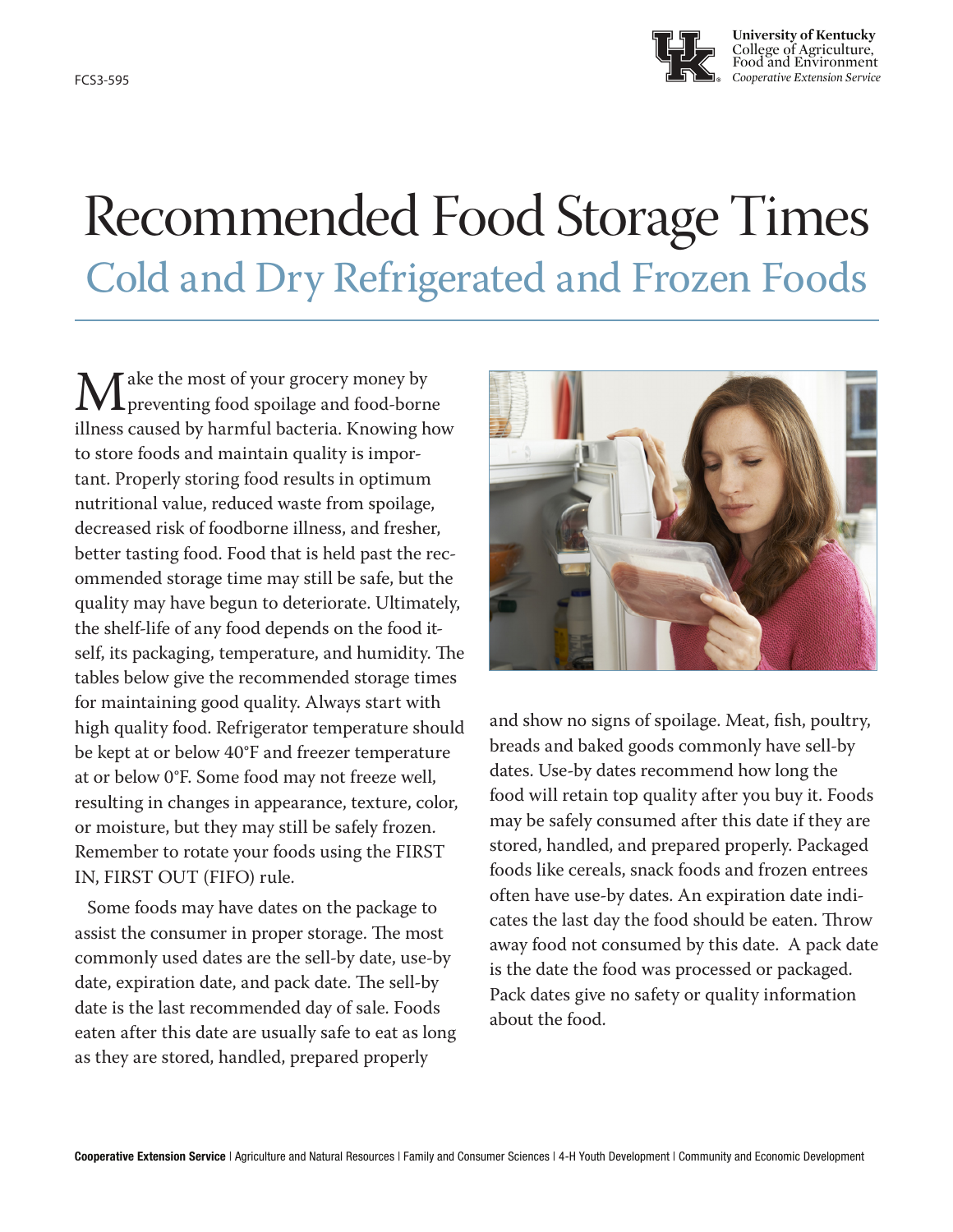

| <b>Dairy Products</b>      |                                           |                           |
|----------------------------|-------------------------------------------|---------------------------|
| <b>Food Product</b>        | Refrigerator<br><b>Storage</b>            | Freezer<br><b>Storage</b> |
| Butter or margarine        | 1-3 months                                | 6-9 months                |
| <b>Buttermilk</b>          | 1-2 weeks                                 | Freezes poorly            |
| Cheese spread, opened      | 2 weeks                                   | Freezes poorly            |
| Condensed milk, opened     | 3-5 days                                  | 1 month                   |
| Cottage or farmer's cheese | 1 week                                    | Freezes poorly            |
| Cream, half and half       | 3-4 days                                  | 4 months                  |
| Cream cheese               | 2 weeks                                   | Freezes poorly            |
| Evaporated milk, opened    | 3-5 days                                  | Freezes poorly            |
| Fluid milk                 | 5-7 days after sell-by date               | 1-3 months                |
| Hard cheese                | 6 months(unopened),<br>3-4 weeks (opened) | 6 months                  |
| Ice cream and sherbet      | Do not refrigerate                        | 2 months                  |
| Nonfat Dry Milk (NFDM)     | 5-6 months                                | 10-12 months              |
| Processed cheese           | 3-4 weeks                                 | 4 months                  |
| Pudding                    | 2 days after opening                      | Freezes poorly            |
| <b>Reconstituted NFDM</b>  | 3-5 days                                  | Freezes poorly            |
| Sour cream                 | $7-21$ days                               | Freezes poorly            |
| Whipped cream              | 2-3 hours                                 | 1 month                   |
| Whipping cream             | 10 days                                   | 2 months                  |
| Yogurt                     | 1 week after sell-by date                 | 1-2 months                |

|                                             | <b>Eggs</b>                           |                                    |  |
|---------------------------------------------|---------------------------------------|------------------------------------|--|
| <b>Food Product</b>                         | Refrigerator<br><b>Storage</b>        | <b>Freezer</b><br><b>Storage</b>   |  |
| Fresh in shell                              | 3-5 weeks                             | Freeze poorly                      |  |
| Raw yolks, whites                           | 2-4 days                              | 1 year                             |  |
| Liquid pasteurized<br>eggs, egg substitutes | 10 days (unopened)<br>3 days (opened) | 1 year (unopened)<br>Freeze poorly |  |
| Hard cooked                                 | 1 week                                | Freeze poorly                      |  |



| <b>Poultry Products</b>            |                                |                                  |
|------------------------------------|--------------------------------|----------------------------------|
| <b>Food Product</b>                | Refrigerator<br><b>Storage</b> | <b>Freezer</b><br><b>Storage</b> |
| Chicken or turkey, whole           | 1-2 days                       | 1 year                           |
| Chicken or turkey, pieces          | 1-2 days                       | 9 months                         |
| Ground poultry and giblets         | 1-2 days                       | 3-4 months                       |
| Duck, goose, game birds            | $1-2$ days                     | 9 months                         |
| Fried or boiled chicken            | 3-4 days                       | 4 months                         |
| Cooked poultry casseroles          | 3-4 days                       | 4-6 months                       |
| Cooked poultry with broth or gravy | 3-4 days                       | 6 months                         |
| Nuggets or patties                 | 3-4 days                       | 1-3 months                       |
| Stuffing, cooked                   | 3-4 days                       | 1 month                          |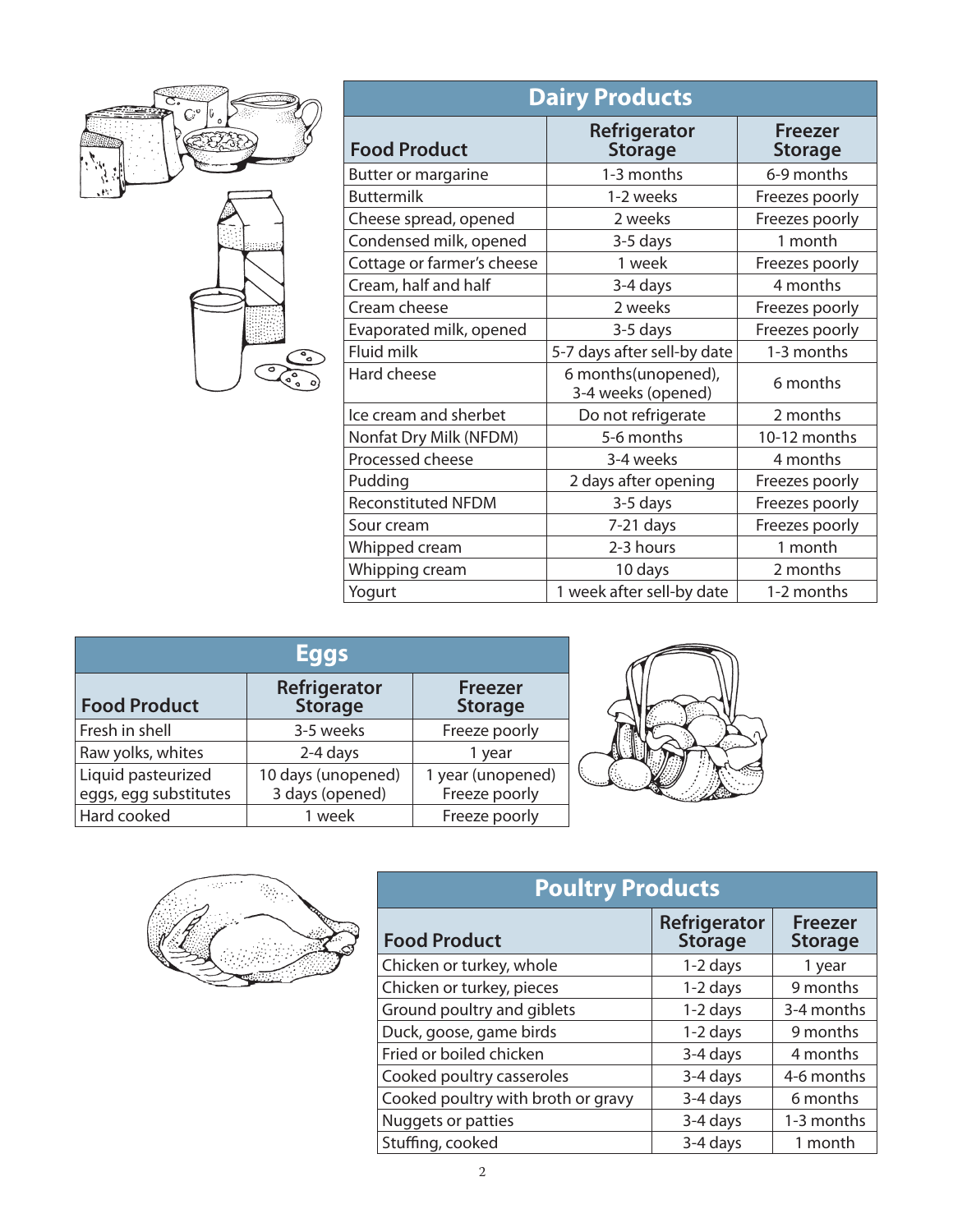



| <b>Meat Products</b>                   |                                |                                  |  |
|----------------------------------------|--------------------------------|----------------------------------|--|
| <b>Food Product</b>                    | Refrigerator<br><b>Storage</b> | <b>Freezer</b><br><b>Storage</b> |  |
| Roasts and steaks                      | 3-5 days                       | 6-12 months                      |  |
| Chops                                  | 3-5 days                       | 4-6 months                       |  |
| Ground and stew meats                  | $1-2$ days                     | 3-4 months                       |  |
| Bacon                                  | 1 week                         | 1 month                          |  |
| Canned ham                             | 6-9 months (unopened)          | Freezes poorly                   |  |
|                                        | 3-5 months (opened)            | 1-2 months                       |  |
| Corned beef, in pouch                  | 5-7 days                       | 1 month, drained                 |  |
| Ham, slices (fully cooked)             | 3-4 days                       | 1-2 months                       |  |
| Ham, half (fully cooked)               | 3-5 days                       | 1-2 months                       |  |
| Ham, whole (fully cooked)              | 1 week                         | 1-2 months                       |  |
| Hotdogs                                | 2 weeks (unopened)             | 1-2 months                       |  |
|                                        | 1 week (opened)                | 1-2 months                       |  |
| Sausage                                | 1-2 days                       | 1-2 months                       |  |
| Smoked breakfast links, patties        | 1 week                         | 1-2 months                       |  |
| Organ meats                            | 1-2 days                       | 3-4 months                       |  |
| Lunch meats                            | 2 weeks (unopened)             | 1-2 months                       |  |
|                                        | 3-5 days (opened)              | 1-2 months                       |  |
| Vacuum-packed dinners with USDA seal   | 2 weeks (unopened)             | Do not freeze                    |  |
| Cooked meats, casseroles, soups, stews | 3-4 days                       | 2-3 months                       |  |
| Gravy and meat broth                   | $1-2$ days                     | 2-3 months                       |  |

| <b>Fish and Shellfish</b>                                                                        |                                       |                           |  |
|--------------------------------------------------------------------------------------------------|---------------------------------------|---------------------------|--|
| <b>Food Product</b>                                                                              | Refrigerator<br><b>Storage</b>        | Freezer<br><b>Storage</b> |  |
| Lean Fish – cod, flounder, haddock, halibut, pollack, ocean perch,<br>rock fish, sea trout, sole | $1-2$ days                            | 6 months                  |  |
| Fatty fish - bluefish, mackerel, mullet, salmon, smelt, swordfish, tuna                          | $1-2$ days                            | 2-3 months                |  |
| Cooked fish                                                                                      | 3-4 days                              | 4-6 months                |  |
| Smoked fish, vacuum packaged                                                                     | 14 days or date on package            | 2 months                  |  |
| Surimi                                                                                           | 2 weeks                               | 9 months                  |  |
| Breaded fish                                                                                     | Do not refrigerate                    | 3 months                  |  |
| Shrimp                                                                                           | $1-2$ days                            | 3-6 months                |  |
| <b>Scallops</b>                                                                                  | $1-2$ days                            | 3-6 months                |  |
| Crayfish                                                                                         | $1-2$ days                            | 3-6 months                |  |
| Squid                                                                                            | 1-2 days                              | 3-6 months                |  |
| Clams                                                                                            | 1-2 days (shucked)<br>2-3 days (live) | 3-6 months<br>2-3 months  |  |
| <b>Mussels</b>                                                                                   | 1-2 days (shucked)<br>2-3 days (live) | 3-6 months<br>2-3 months  |  |
| Oysters                                                                                          | 1-2 days (shucked)<br>2-3 days (live) | 3-6 months<br>2-3 months  |  |
| Lobster                                                                                          | 1-2 days (live)                       | 2-3 months                |  |
| Crab                                                                                             | 1-2 days (in shell)                   | 2-3 months                |  |
| Cooked shellfish                                                                                 | 3-4 days                              | 3 months                  |  |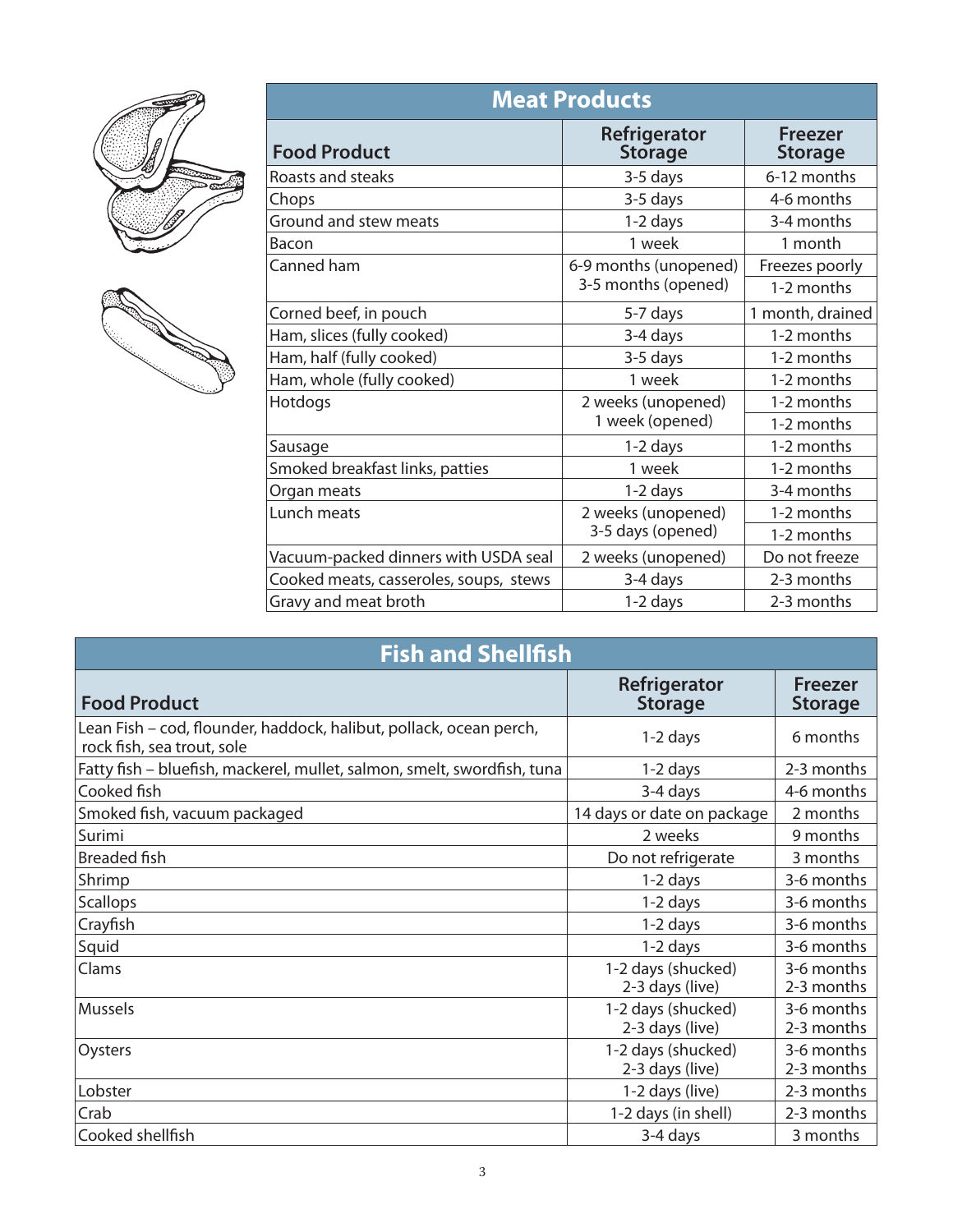

| <b>Fruits</b>                         |                                |                                  |
|---------------------------------------|--------------------------------|----------------------------------|
| <b>Food Product</b>                   | Refrigerator<br><b>Storage</b> | <b>Freezer</b><br><b>Storage</b> |
| Apples                                | 1 month                        | 8-12 months                      |
| Apricots                              | 3-5 days                       | 8-12 months                      |
| Avocados                              | 5 days                         | 8-12 months                      |
| <b>Bananas</b>                        | 5 days at room<br>temperature  | Freeze poorly                    |
| <b>Berries</b>                        | 2-3 days                       | 8-12 months                      |
| Cherries                              | 2-3 days                       | 8-12 months                      |
| Cranberries                           | 1 week                         | 8-12 months                      |
| Grapes                                | 5 days                         | 10-12 months                     |
| Guavas                                | 1-2 days                       | 8-12 months                      |
| <b>Kiwis</b>                          | 6-8 days                       | 4-6 months                       |
| Lemons, limes,<br>oranges, grapefruit | 2 weeks                        | 4-6 months                       |
| Mangos                                | Ripen at room<br>temperature   | 8-12 months                      |
| Melons                                | 1 week                         | 8-12 months                      |
| <b>Nectarines</b>                     | 5 days                         | 8-12 months                      |
| Papayas                               | Ripen at room<br>temperature   | 8-12 months                      |
| Peaches                               | 2-3 days                       | 8-12 months                      |
| Pears                                 | 5 days                         | 8-12 months                      |
| Pineapples                            | 5-7 days                       | 4-6 months                       |
| <b>Plantains</b>                      | Ripen at room<br>temperature   | 8-12 months                      |
| Plums                                 | 5 days                         | 8-12 months                      |
| Rhubarb                               | 1 week                         | 8-12 months                      |
| <b>Canned fruits</b>                  | 2-4 days<br>(opened)           | 2-3 months                       |
| Frozen juice<br>concentrate           | Do not refrig-<br>erate        | 2 years                          |
| Frozen juice<br>reconstituted         | 6 days                         | 6-12 months                      |

## **Power Outages**

- Without power a full upright chest freezer or refrigerator freezer will keep food frozen about two days, if you do not open the lid. If the freezer is only half-full, it will keep for one day. If the power is off for an extended period, transport food to freezers where there is electricity or use block or dry ice. Handle dry ice according to instructions. Do not touch or breathe fumes.
- Without power, a refrigerator will keep food cool for four to six hours, depending on the kitchen temperature. Use block or dry ice to keep food cold for long periods.
- When the electricity returns, if ice crystals are present in food or the food feels refrigerator-cold, it can be refrozen, but there may be a loss of quality in color, texture, flavor, and nutrient content. If the food is completely thawed but is cold, it must be cooked within 24 hours. Any thawed food that has risen above room temperature and remained there for two hours or more should be discarded. Foods with strange colors or odors should be discarded.
- IF IN DOUBT, THROW IT OUT!

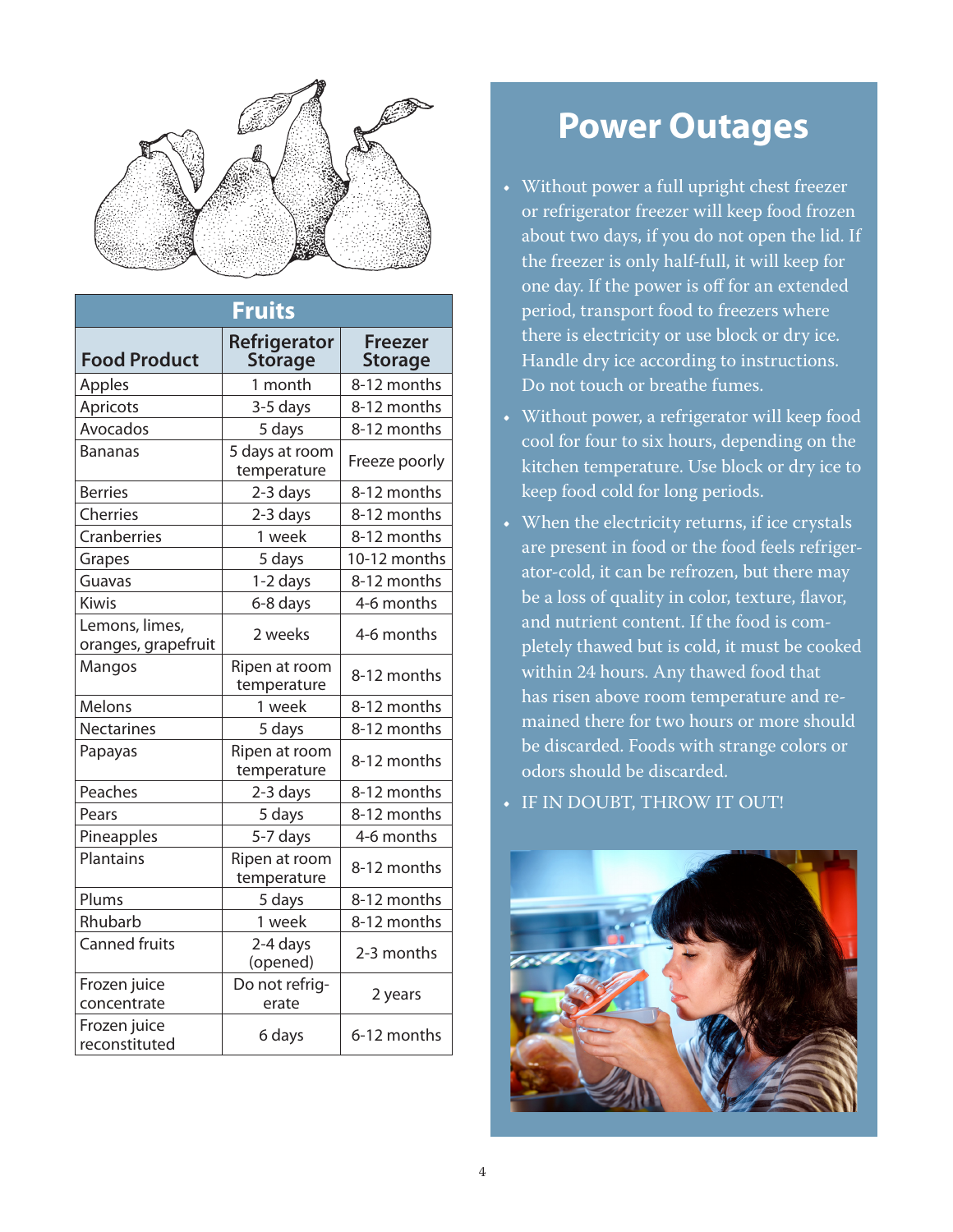| <b>Vegetables</b>        |                                |                                  |
|--------------------------|--------------------------------|----------------------------------|
| <b>Food Product</b>      | Refrigerator<br><b>Storage</b> | <b>Freezer</b><br><b>Storage</b> |
| <b>Artichokes</b>        | 2-3 days                       | Freeze poorly                    |
| Asparagus                | 2-3 days                       | 8-12 months                      |
| <b>Beets</b>             | 2 weeks                        | 8-12 months                      |
| <b>Broccoli</b>          | 3-5 days                       | 8-12 months                      |
| <b>Brussels sprouts</b>  | 3-5 days                       | 8-12 months                      |
| Cabbage                  | 1 week                         | 8-12 months                      |
| Carrots                  | 2 weeks                        | 8-12 months                      |
| Cauliflower              | 1 week                         | 8-12 months                      |
| Celery                   | 1 week                         | 8-12 months                      |
| Corn, in husks           | 1-2 days                       | 8-12 months                      |
| Cucumbers                | 1 week                         | 8-12 months                      |
| Eggplant                 | 2-3 days                       | 8-12 months                      |
| Green beans              | 1-2 weeks                      | 8-12 months                      |
| Greens                   | 3-5 days                       | 8-12 months                      |
| Jicama                   | 2-3 weeks                      | 8-12 months                      |
| Kohlrabi                 | 1 week                         | 8-12 months                      |
| Lettuce and salad greens | 3-5 days                       | Freeze poorly                    |
| Lima beans               | 3-5 days                       | 8-12 months                      |
| Mushrooms                | 1-2 days                       | 8-12 months                      |
| <b>Okra</b>              | 3-5 days                       | 8-12 months                      |
| Onions, green            | 3-5 days                       | Freeze poorly                    |
| Parsley                  | 2-3 days                       | 3-4 months                       |
| Peas                     | 3-5 days                       | 8-12 months                      |
| Peppers                  | 1 week                         | 8-12 months                      |
| Radishes                 | 2 weeks                        | Freeze poorly                    |
| Squash, winter           | Store in a dry place           | 8-12 months                      |
| Squash, summer           | 3-5 days                       | 8-12 months                      |
| Tomatillos               | 1 week                         | 8-12 months                      |
| <b>Tomatoes</b>          | 1 week                         | 8-12 months                      |
| Yuca                     | 1-2 days                       | 8-12 months                      |
| Zucchini                 | 3-5 days                       | 8-12 months                      |
| Frozen vegetables        | Do not refrigerate             | 8 months                         |
| Canned vegetables        | 1-4 days (opened)              | 2-3 months                       |





| <b>Baby Food</b>                        |                                |                                  |
|-----------------------------------------|--------------------------------|----------------------------------|
| <b>Food Product</b>                     | Refrigerator<br><b>Storage</b> | <b>Freezer</b><br><b>Storage</b> |
| <b>Expressed breast milk</b>            | 3-5 days                       | 3 months                         |
| Formula mixed with water                | 2 days                         | DO NOT FREEZE                    |
| Strained fruits and vegetables          | 2-3 days                       | 6-8 months                       |
| Strained meat and eggs                  | 1 day                          | 1-2 months                       |
| Strained meat and vegetable combination | 1-2 days                       | 1-2 months                       |
| Homemade baby foods                     | 1-2 days                       | 1-2 months                       |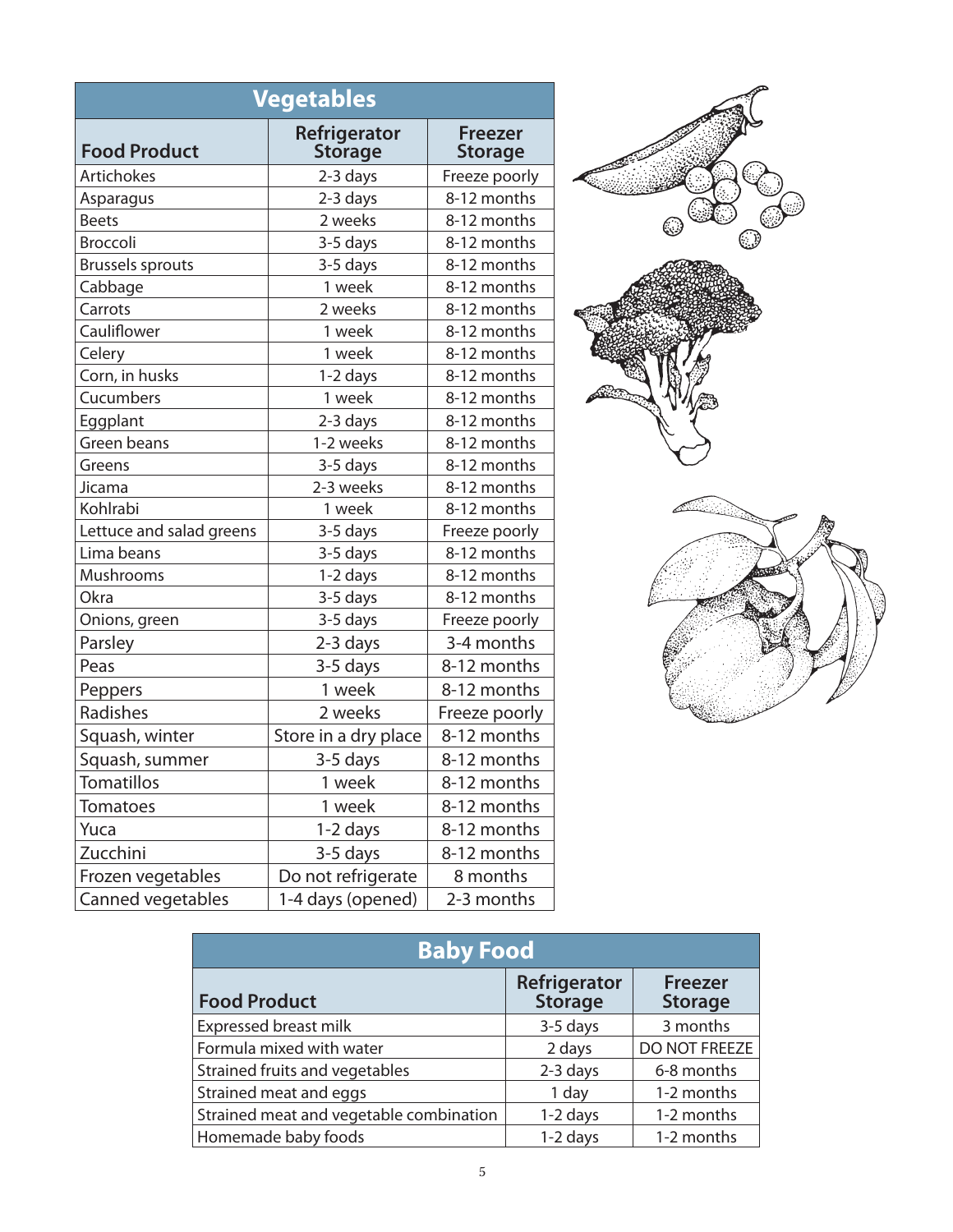| <b>Baked Products</b> |
|-----------------------|
|-----------------------|

**Refrigerated storage of breads promotes staleness. Store breads at room temperature for 3 to 7 days unless otherwise indicated.**

| <b>Food Product</b>   | Refrigerator<br><b>Storage</b> | <b>Freezer Storage</b> |
|-----------------------|--------------------------------|------------------------|
| Bread, yeast          | Room temperature               | 4-6 months             |
| <b>Biscuits</b>       | Room temperature               | 2-3 months             |
| <b>Muffins</b>        | Room temperature               | 2-3 months             |
| Quick breads          | Room temperature               | 2-3 months             |
| Pancakes and waffles  | Room temperature               | 1-2 months             |
| Rolls, yeast          | Room temperature               | 2-3 months             |
| Refrigerated biscuits | Use-by date                    | Do not freeze          |





| <b>Cakes and Cookies</b> |                                |                                  |
|--------------------------|--------------------------------|----------------------------------|
| <b>Food Product</b>      | Refrigerator<br><b>Storage</b> | <b>Freezer</b><br><b>Storage</b> |
| Angel                    | 1-3 days at room temperature   | 2 months                         |
| Chiffon and sponge       | 1-3 days at room temperature   | 2 months                         |
| Cheesecake               | 3-7 days                       | 2-3 months                       |
| Fruitcake                | 6-8 months                     | 1 year                           |
| Pound                    | 3-5 days at room temperature   | 6 months                         |
| Iced layer cake          | 1-3 days at room temperature   | 6 months                         |
| <b>Baked cookies</b>     | 5-7 days at room temperature   | 4-6 months                       |
| Unbaked cookie dough     | Use-by date                    | 2 months                         |

| <b>Pastries and Pies</b> |                                |                                  |
|--------------------------|--------------------------------|----------------------------------|
| <b>Food Product</b>      | Refrigerator<br><b>Storage</b> | <b>Freezer</b><br><b>Storage</b> |
| Danish and doughnuts     | 1-3 days at room temperature   | 3 months                         |
| Chiffon pie              | 2-3 days                       | 1 month                          |
| Fruit pie                | 2-3 days                       | 1 year                           |
| Mincemeat pie            | 2-3 days                       | 4-8 months                       |
| Pumpkin pie              | 2-3 days                       | 1 month                          |
| Unbaked fruit pie        | Do not refrigerate             | 8 months                         |



| <b>Canned Goods</b>                                                                                                                                        |                   |  |  |
|------------------------------------------------------------------------------------------------------------------------------------------------------------|-------------------|--|--|
| <b>Food Product</b>                                                                                                                                        | <b>Shelf Life</b> |  |  |
| High acid canned foods and juices including tomatoes, grapefruit, apple products, mixed<br>fruit, berries, pickles, sauerkraut, and vinegar-based products | vear              |  |  |
| Low acid canned foods including meat and poultry products, vegetable soups<br>(not tomato), all vegetables                                                 | 2-5 years         |  |  |
| Home-canned products - all types                                                                                                                           | vear              |  |  |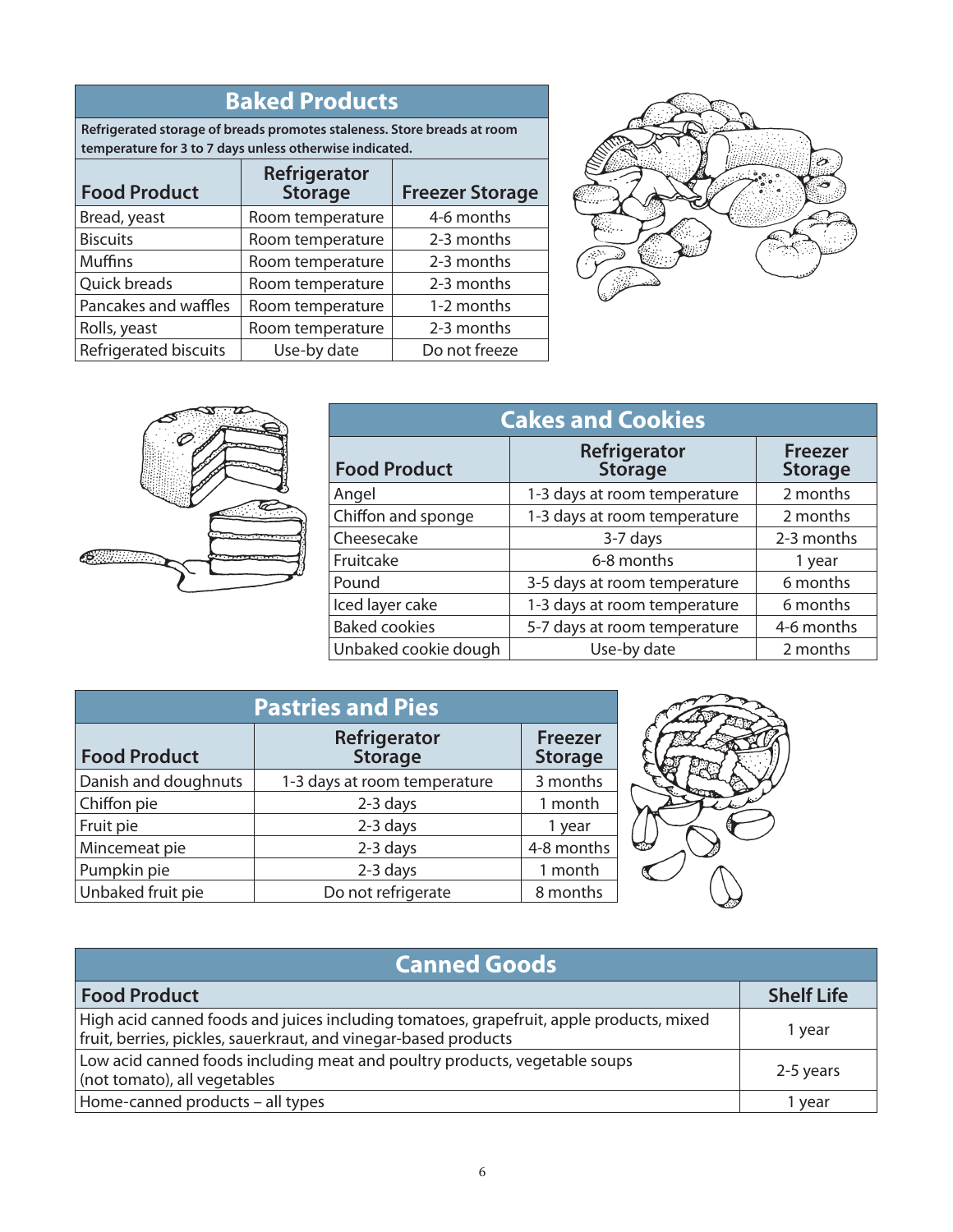| <b>Miscellaneous</b>          |                             |                        |  |
|-------------------------------|-----------------------------|------------------------|--|
| <b>Food Product</b>           | <b>Refrigerator Storage</b> | <b>Freezer Storage</b> |  |
| Fresh Pasta                   | 1 week                      | 1 month                |  |
| Mayonnaise                    | 2 months                    | Freeze poorly          |  |
| <b>Nuts</b>                   | 6 months                    | 1 year                 |  |
| Sandwiches                    | $1-2$ days                  | 1 week                 |  |
| Tofu                          | 1 week                      | 1 month                |  |
| Coffee and tea                | 4-6 weeks                   | 1 year                 |  |
| Peanut butter                 | 6-8 months                  | 6-8 months             |  |
| Catsup, chili, cocktail sauce | 6 months (opened)           | Freeze poorly          |  |
| Mustard                       | 6-8 months                  | 8-12 months            |  |
| Coconut, shredded, opened     | 8 months                    | 1 year                 |  |
| Honey, jams, jellies, syrup   | 6-8 months (opened)         | Freeze poorly          |  |
| Bottled salad dressing        | 3 months                    | Freeze poorly          |  |
| Vegetable shortening          | 6-9 months                  | Freeze poorly          |  |



| <b>Dry Good Shelf Storage</b> |                                               |  |  |
|-------------------------------|-----------------------------------------------|--|--|
| <b>Staples</b>                | <b>Shelf Life</b>                             |  |  |
| Baking powder and soda        | 18 months                                     |  |  |
| <b>Barley</b>                 | 2 years                                       |  |  |
| <b>Bread crumbs</b>           | 6 months                                      |  |  |
| <b>Bulgar</b>                 | 5-6 months                                    |  |  |
| Cereal, ready-to-eat          | 2-3 months (opened)<br>6-12 months (unopened) |  |  |
| Cereal, ready-to-cook         | 6 months                                      |  |  |
| Chocolate, baking             | 6-12 months                                   |  |  |
| Cornstarch                    | 18 months                                     |  |  |
| Flour, bleached               | 6-8 months                                    |  |  |
| Flour, whole wheat            | 6-8 months                                    |  |  |
| Honey and syrup               | 1 year                                        |  |  |
| Noodles, egg                  | 6 months                                      |  |  |
| Noodles, plain                | 1-2 years                                     |  |  |
| Olive oil                     | 6 months                                      |  |  |
| Pasta                         | 2 years                                       |  |  |
| Rice                          | 2 years                                       |  |  |
| Rice, brown or wild           | 6 months                                      |  |  |
| Sugar, brown                  | 4 months                                      |  |  |
| Sugar, granulated             | $2$ years $+$                                 |  |  |
| Sugar, powdered               | 18 months                                     |  |  |
| Pasta                         | 2 years                                       |  |  |
| Wheat germ                    | 8-12 months (unopened)                        |  |  |
| Yeast, dry                    | <b>Expiration date</b>                        |  |  |